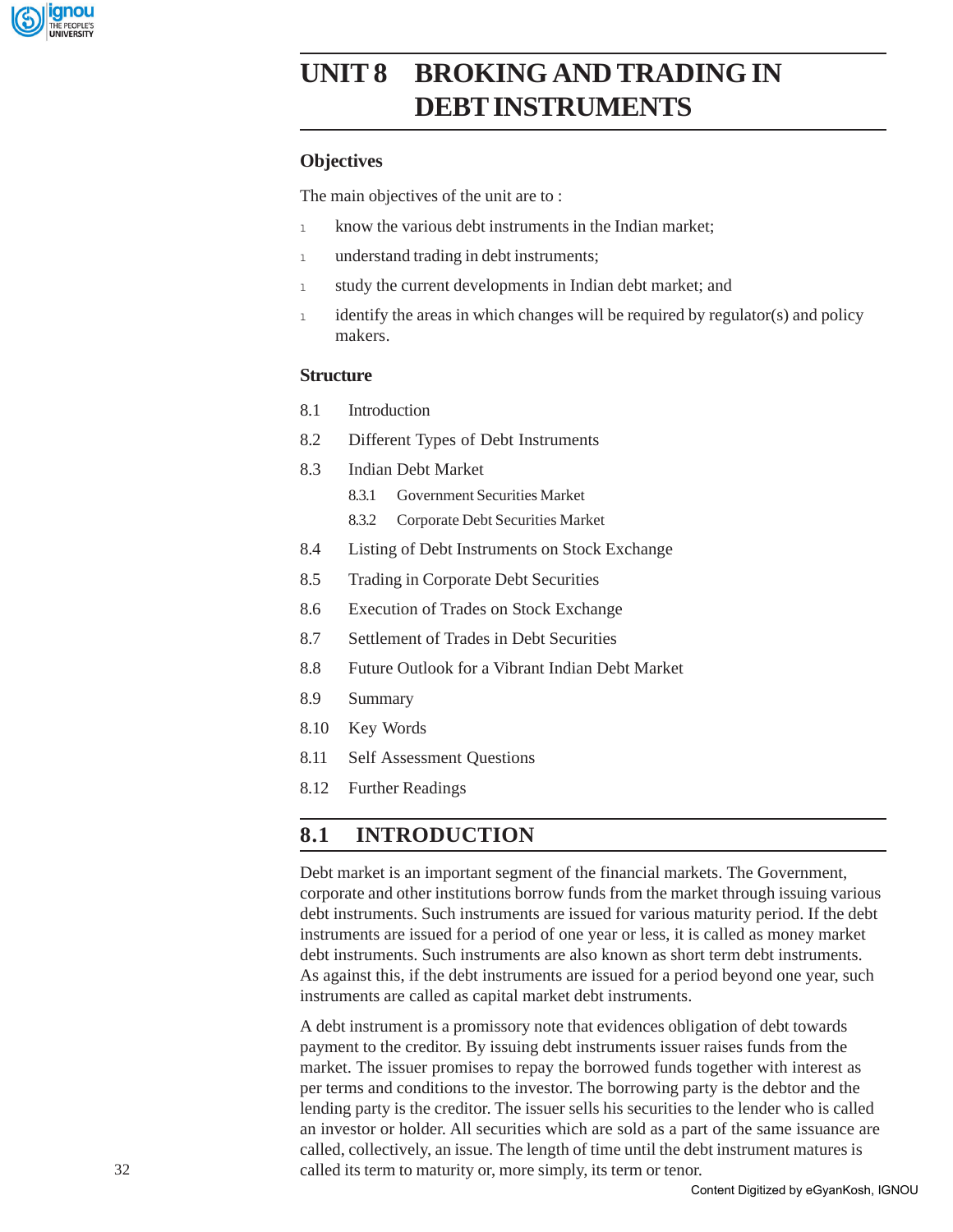

# **Broaking and Trading in Broaking and Trading in Broaking and Trading in Broaking and Trading in Debt Instruments**

The various types of debt instruments are as under :

**Fixed and Floating Rate Instruments:** Debt instruments are issued either at a fixed or floating rate of interest. In case of fixed rate debt instruments, interest rate is fixed and paid periodically (semi annually or annually). The fixed rate of interest, which is always stated on the annual basis, is called the coupon rate and the payment itself is called the coupon. The coupon rate of the instrument is fixed at the time of issuance. The coupon is determined by a number of factors which includes the credit worthiness of the issuer, tax benefits, the collateral securities offered to secure the issue, overall interest rate scenario in the market and special features offered to the investors. Debt instruments, are also issued at a floating interest rate. In such case the floating interest rate is periodically changed reflecting changes in market conditions particularly changes in rate of interest payable on the gilt securities. Such instruments are also known as adjustable rate or variable debt instruments.

**Debt Instruments with Call and Put Option:** Nowadays debt instruments are issued with call and put option. A call option allows the bond issuer to call back the bonds and repay them at a predetermined price before maturity. Issuer exercises call option when general interest rates are lower than the coupon rate on the existing debt instrument thereby retiring expensive debt instrument and refinancing at a lower rate. As against this, put option allows the bond holder to sell the bonds to the issuer at a predetermined price before maturity or redemption date. Holder of debt instrument will exercise the put option when general interest rates are higher than the coupon rate on the existing debt instrument.

**Zero Interest Debt Instruments:** Such instruments are issued or sold at discounted value and accordingly have zero interest rate. The difference between the discounted value and face value of the instrument is the gain to the subscribers. In other words, investors are not entitled to any interest and thus are entitled to receive only repayment of par value of the security on the maturity date.

**Convertible Debt Instrument:** A debt instrument is issued with convertible option. Holder of such instrument can exercise the right to convert debt instrument or its portion into equity. On conversion of debt instrument into equity, investors will not be paid interest. Instead of this, shares will be issued and dividend will be paid, to the holder of convertible debt instrument.

# **8.3 INDIAN DEBT MARKET**

Indian debt market is comprised of Government debt securities and corporate debt securities. The Government securities market is the most dominant segment of the financial markets in India. Of the debt market, the Government securities market accounts for 75 per cent of the outstanding stock and nearly 95 per cent of the volumes traded in the secondary market.

# **8.3.1 Government Securities Market**

The RBI manages the public debt issue (i.e. issue of Government securities) on behalf of the Central and State Governments. As a result of this, cost of borrowing (i.e. interest rate), timing of issue and framework (i.e. terms and conditions) of raising of loans are decided by the RBI. The Government Securities are issued on the basis of liquidity conditions in the market, Government borrowing programme and expectations of the market. This market was dormant and inactive till 1992. The RBI introduced various reforms to make Government securities market more vibrant and active.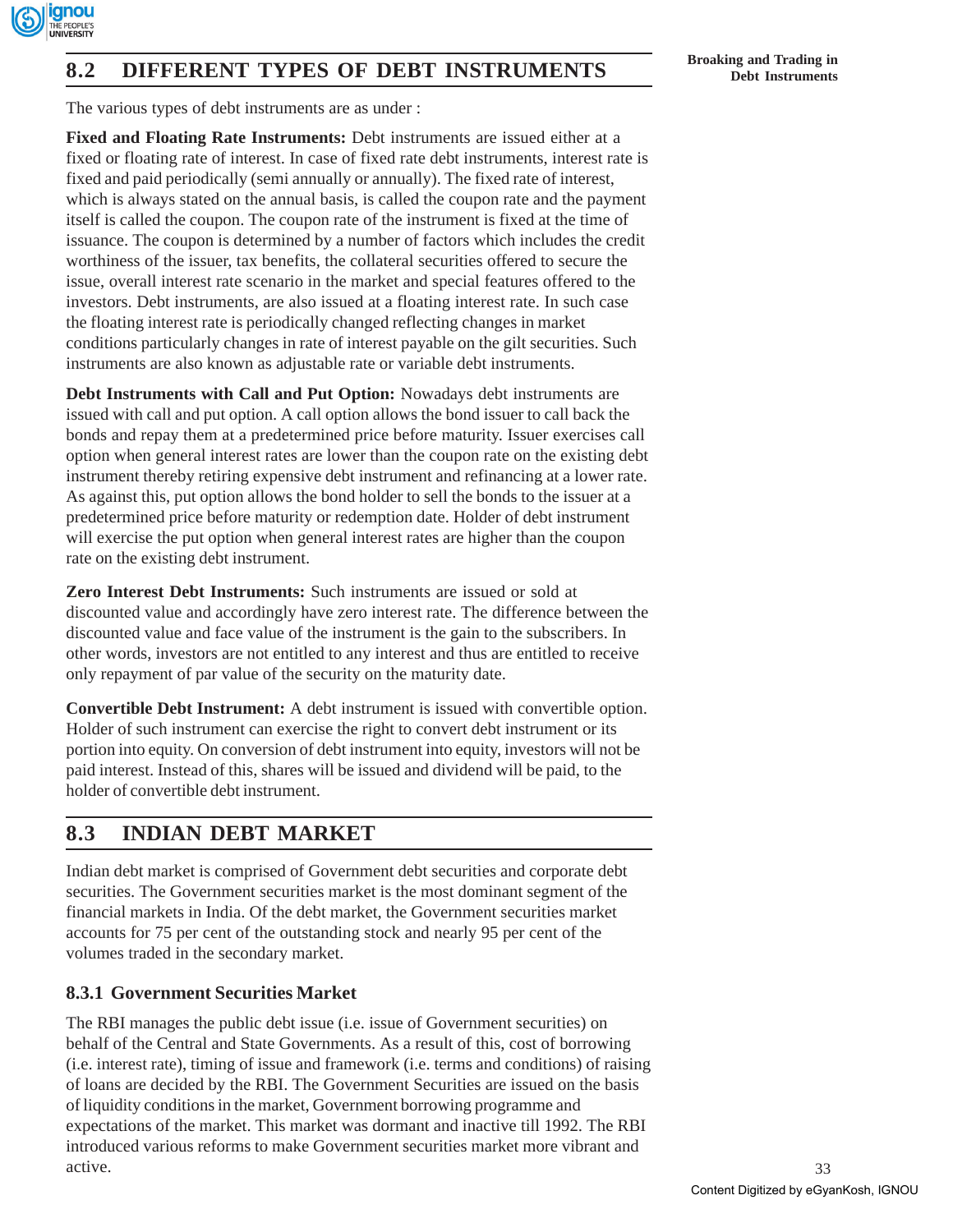

### **Types of Government Securities**

Government securities are sovereign debt instruments. These securities are issued by the RBI on behalf of Central as well as state Governments to finance deficit budgets, social expenditures and economic activities in the public sector. The following types of securities are issued by the RBI.

- i) Treasury Bill of 91 day, 182 day and 364 day.
- ii) Government of India dated securities.
- iii) State Government securities.

### **Primary Market**

### *Treasury Bills*

Treasury bills are issued under multiple price based auctions. Bidders are required to quote price per Rs. 100 face value of treasury bill. The competitive bids offered at the minimum offer price as determined by the RBI are accepted. Other bids tendered at higher than the minimum offer price are accepted at the price as quoted in the respective bid. Bids quoted lower than the minimum price are rejected. The details about the size of issue and implicit yield emerged in recent auctions of various T-bills are given in Table 8.1.

|                               |                                  |                                              |                                       | (Rs. in crore)                                |  |  |  |  |
|-------------------------------|----------------------------------|----------------------------------------------|---------------------------------------|-----------------------------------------------|--|--|--|--|
| Date of Auction               | <b>Notified</b><br><b>Amount</b> | <b>Bids Received</b><br><i>(Competitive)</i> | <b>Bids Accepted</b><br>(Competitive) | <b>Implicit Yield at</b><br>Cut off Price (%) |  |  |  |  |
| (1)                           | (2)                              | (3)                                          | (4)                                   | (5)                                           |  |  |  |  |
| <b>91 Day Treasury Bills</b>  |                                  |                                              |                                       |                                               |  |  |  |  |
| 2005-06                       |                                  |                                              |                                       |                                               |  |  |  |  |
| March 30                      | 2000<br>4223                     |                                              | 2000                                  | 5.3241                                        |  |  |  |  |
| June 29                       | 2000                             | 4030                                         | 2000                                  | 5.3653                                        |  |  |  |  |
| July 13                       | 2000                             | 1805                                         | 5.4889                                |                                               |  |  |  |  |
| <b>182 Day Treasury Bills</b> |                                  |                                              |                                       |                                               |  |  |  |  |
| 2005-06                       |                                  |                                              |                                       |                                               |  |  |  |  |
| April 6                       | 1500                             | 6710                                         | 1500                                  | 5.4381                                        |  |  |  |  |
| June 29                       | 1500                             | 1507                                         | 1500                                  | 5.6711                                        |  |  |  |  |
| July 13                       | 1500                             | 3868                                         | 550                                   | 5.6711                                        |  |  |  |  |
| <b>364 Day Treasury Bills</b> |                                  |                                              |                                       |                                               |  |  |  |  |
| 2005-06                       |                                  |                                              |                                       |                                               |  |  |  |  |
| April 13                      | 2000                             | 6195                                         | 2000                                  | 5.6456                                        |  |  |  |  |
| July 6                        | 2000                             | 4046                                         | 2000                                  | 5.7351                                        |  |  |  |  |

**Source :** RBI website, Weekly Statistics.

#### **Government of India Dated Securities**

Such securities are issued for various tenors ranging from two to thirty years. The coupons offered on dated Government securities are either pre-determined by RBI or arrived through competitive bidding or auction process. The RBI has issued variety of dated Government securities such as fixed semi annual coupons, zero coupon bonds, floating rate bonds etc.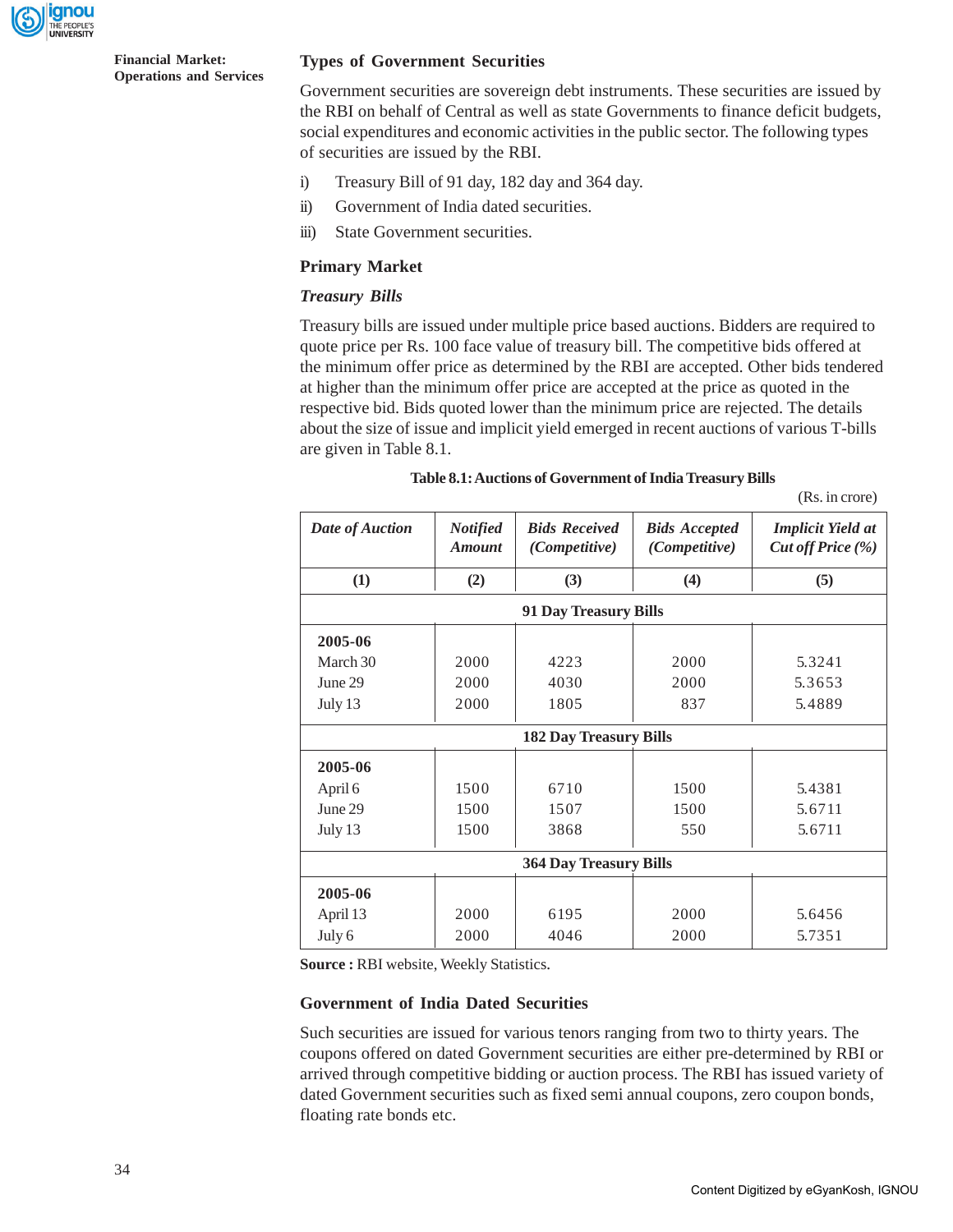

### **State Government Securities**

State Government securities are issued by the RBI on behalf of various State Governments. Such securities like dated Government securities are issued either through auctions or with pre-announced coupon rates. Such securities are also issued through tap sale.

The details about the interest rates on central and state Government dated securities during the period 1995-96 to 2003-04 are given in the Table 8.2.

### **Table 8.2 : Interest Rates on Central and State Government Dated Securities**

(Per cent per annum)

| Year        |                 | <b>Central Government Securities</b> | <b>State Government Securities</b> |                     |  |  |
|-------------|-----------------|--------------------------------------|------------------------------------|---------------------|--|--|
|             | Range           | Weighted<br>Range<br>Average         |                                    | Weighted<br>Average |  |  |
| 1           | $\mathbf{2}$    | 3                                    | $\overline{\mathbf{4}}$            | 5                   |  |  |
| 1995-96     | $13.25 - 14.00$ | 13.75                                | 14.00                              | 14.00               |  |  |
| 1996-97     | 13.40-13.85     | 13.69                                | 13.75-13.85                        | 13.82               |  |  |
| 1997-98     | 10.85-13.05     | 12.01                                | 12.30-13.05                        | 12.82               |  |  |
| 1998-99     | 11.10-12.60     | 11.86                                | 12.15-12.50                        | 12.35               |  |  |
| $1999-00$   | 10.73-1245      | 11.77                                | 11.00-12.25                        | 11.89               |  |  |
| 2000-01     | 9.47-11.70      | 10.95                                | $10.50 - 12.00$                    | 10.99               |  |  |
| $2001 - 02$ | $6.98 - 11.00$  | 9.44                                 | 7.80-10.53                         | 9.20                |  |  |
| $2002 - 03$ | $6.57 - 8.62$   | 7.34                                 | $6.67 - 8.00$                      | 7.49                |  |  |
| 2003-04     | $4.62 - 6.35$   | 5.71                                 | 5.78-6.40                          | 6.13                |  |  |

**Source :** Reserve Bank of India Records.

## *Participants*

Banks and Primary Dealers are major holders of Government securities and thus participants in the Government securities market. These securities are approved securities for the purpose of maintenance of Statutory Liquidity Ratio by the banks. As against Statutory Liquidity Ratio (SLR) of 25 per cent of Net Demand and Time Liabilities (NDTL), it is estimated that banks hold around 40 per cent of NDTL in the form of Government securities.

Primary dealers are wholesale traders in the Government securities market. They are active participants in the primary market. They require to achieve a minimum success ratio of 40 per cent for both dated Government securities and treasury bills vis-à-vis bidding commitment and provide underwriting support to the auctions of Government securities. At present 17 primary dealers have been operating in the market.

Apart from banks and Primary dealers, investment companies and provident funds, also hold substantial amount of Government securities. Other investors include mutual funds, charitable trusts and individuals.

Any person including firm, corporate body, institution, State Government, provident fund, trust, non-resident Indians (NRI), Foreign Institutions Investors (FIIs) registered with SEBI and approved by RBI can submit offers including in electronic form for purchase of Government securities.

## *Secondary Market*

Most of the deals in secondary market of Government securities are negotiated between market participants like banks, PDs, MFs having SGL (Subsidiary General Ledger) accounts with the RBI. Such deals may be negotiated directly by participants themselves or negotiated through brokers. The RBI has introduced Negotiated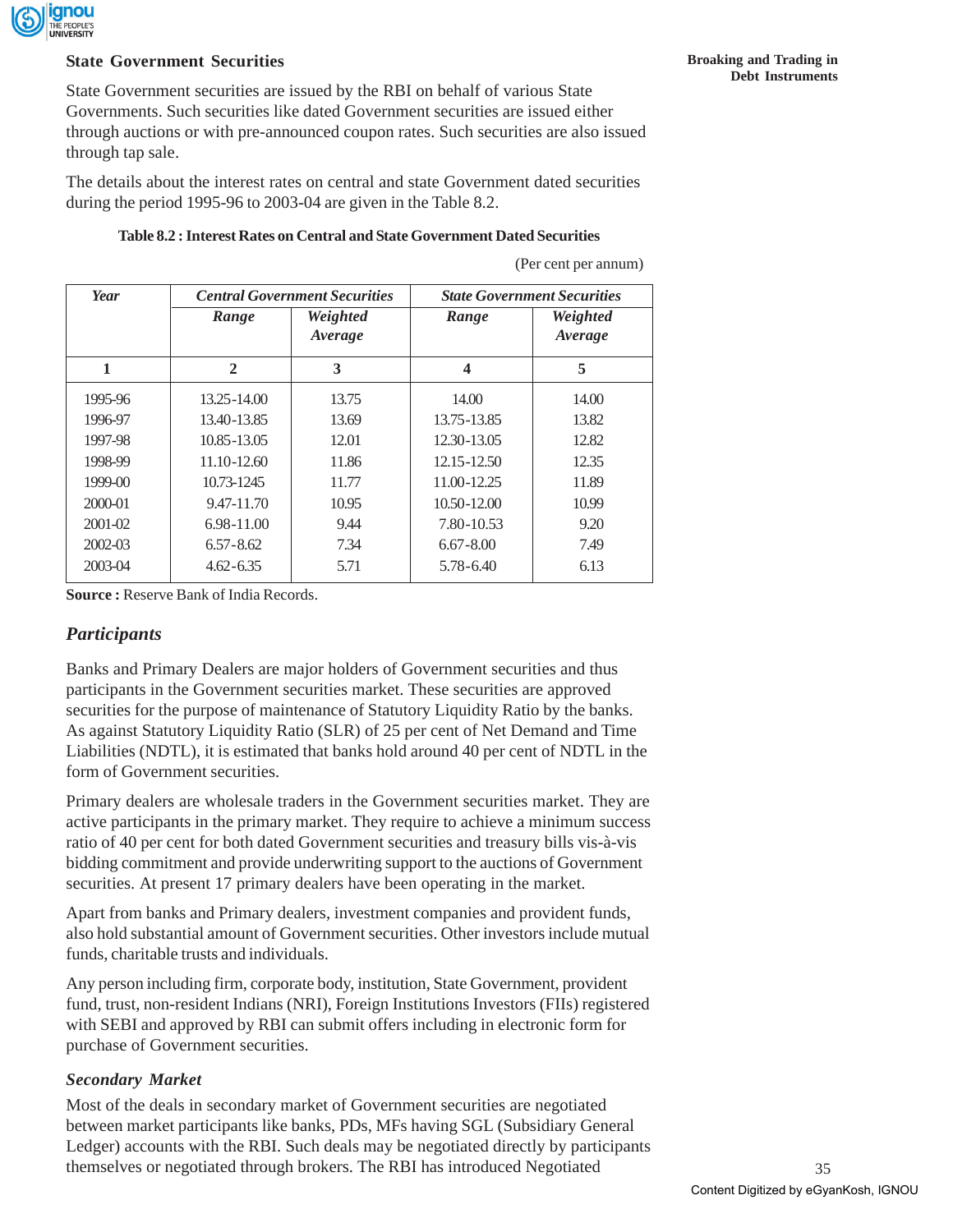

Dealing System (NDS) and accordingly members of NDS have been provided connectivity. Negotiated Dealing System (NDS) is an electronic platform for facilitating deals in Government securities and other money market instruments. If the members of NDS have executed deals outside NDS system (i.e over telephone or through brokers) then such deals have to be reported on NDS within 15 minutes of concluding such deals. Thus NDS is also used to report transactions in Government securities in the secondary market. Once a trade is done or reported over NDS, it is settled either through Clearing Corporation of India (CCIL) or directly through RBI – Subsidiary General Ledger (SGL), CCIL clears and settles trades of its members transacted on NDS. The trades include outright sale and purchase of Government securities, repo and reverse repo transactions (other than repo with RBI). The settlement of these trades is guaranteed by CCIL through a process called novation whereby CCIL becomes central counterparty for each trade.

Commercial banks in India have been the single largest participant segment in the secondary market of Government securities. Most of them have invested more than 35 per cent of their NDTL in Government securities as against a minimum of statutory liquidity ratio of 25 per cent. Further minimum of 75 per cent or above of their total investment portfolio have to be kept in the form of Held for Trading (HFT) and Available for Sale (AF) category. Such securities are identified for sale in the secondary market. In view of this, by and large all the commercial banks have been active participants in the secondary market. Their objective is to earn sizeable capital profit from trading in Government securities in the secondary market.

Primary dealers are the second largest segment in the secondary market of Government securities. As mentioned earlier, they are essentially wholesale traders in Government securities market. Their total portfolio is in the nature of trading portfolio. As they are market makers in Government securities market, they require to provide two way quote at least in respect of few securities.

Alongwith banks and primary dealers, mutual funds, non banking financial institutions, financial institutions and insurance companies are also active participants in the secondary market.

#### *Repo and Reverse Repo Transactions*

The Government securities are used as collateral securities to undertake both repo and reverse repo transactions. Under repo transactions Government securities are sold for cash with an agreement to repurchase the same securities at a future date. In reverse repo transactions Government securities are purchased with an agreement to resell the same securities at a future date. Banks, primary dealers, financial institutions and insurance companies etc., have been undertaking repo and reverse repo transactions amongst themselves to manage their liquidity.

The details about secondary market transactions in Government securities are given in the Annexure 1.

In order to encourage participation of retail investors in the Government securities market, the RBI has allowed retail investors to invest in Government securities. In order to provide liquidity in respect of Government securities, the RBI allowed trading in gilt securities through stock exchanges. This was introduced on January 16, 2003. Trades on the National Stock Exchange (NSE), the Bombay Stock Exchange (BSE) and the Over the Counter Exchange of India (OTCEI) are anonymous, order driven and screen based. With online retail trading in Government securities, individual investors, pension funds, etc., can approach brokers (i.e. member of stock exchanges) to trade in gilt securities. The clearing corporation of the exchange provides the financial guarantee for settlement of obligation to its clearing members as in the equity market. This facility is available for trading in dematerialised form only.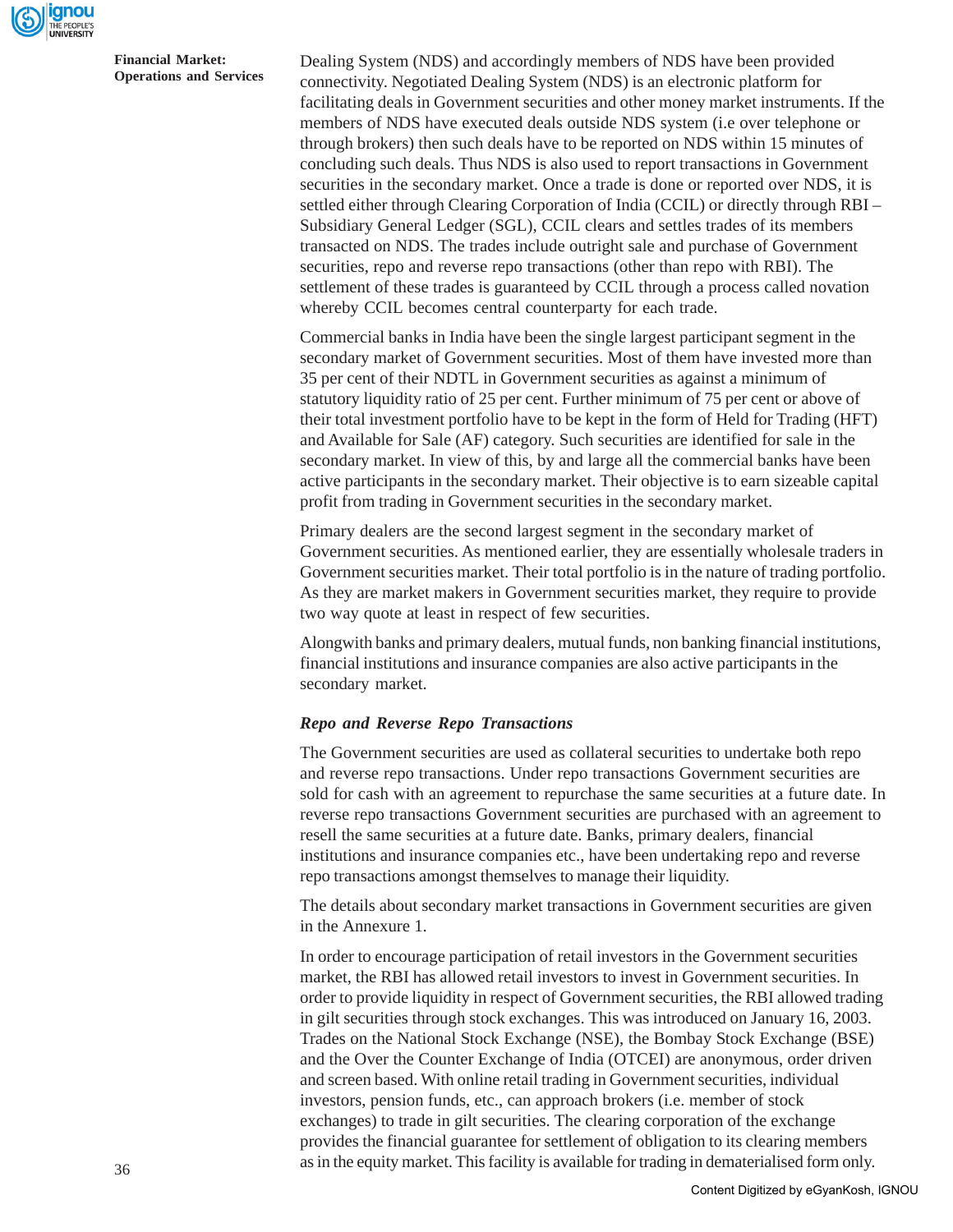

## **Activity 1**

a) Give the differences between fixed and floating rate debt instruments.

...................................................................................................................... ...................................................................................................................... ...................................................................................................................... ...................................................................................................................... b) List out some government of India securities that are issued in the primary market. ...................................................................................................................... ...................................................................................................................... ...................................................................................................................... ......................................................................................................................

# **8.3.2 Corporate Debt Securities Market**

Companies, non-bank finance companies, financial institutions also issues debt instruments to raise funds from the market. These instruments are discussed below :

## 1) **Commercial Papers**

Commercial papers are unsecured money market instruments. These are issued in the form of promissory notes. CPs are issued by corporates, financial institutions and primary dealers to raise funds for working capital. All CP issues have to be mandatorily rated by one of the recognised credit rating agencies in India. The minimum required rating is P-2 of CRISIL or such equivalent rating by other recognised rating agencies in India. In view of this, companies having highest rating will be able to raise funds at reasonable cost through CP for working capital. Every issuer must appoint a schedule bank as an Issuing and Paying Agent (IPA) for issuance of CPs. The IPA has to ensure that the issuer has the minimum rating stipulated by the RBI and amount mobilised through the issuance of CP is within the quantum indicted by the credit rating agency. In order to provide transparency and also facilitate benchmarking of CP issues, IPA would report issuance of CP on NDS platform by the end of the day.

Individuals, corporates, insurance companies, banks, etc., are eligible to subscribe CPs. Non-Resident Indians can invest in CP on a non-repatriable, non-transferable basis. FIIs (Foreign Institutional Investors) also can invest in CPs within the overall limits prescribed by the SEBI. Of these various investors, banks, corporates and mutual funds are the most active investors in CPs.

## 2) **Certificate of Deposits**

Certificate of Deposit (CD) is a money market debt instrument. CDs are issued as a discounted instruments. CDs are issued by banks and financial institutions mainly to raise funds by offering higher interest rates from corporates, high net worth individuals and trusts etc. Some of the top commercial banks in India have been getting their CDs rated for better access to the market even though such rating is not required under existing guidelines. Foreign and private sector banks especially those who do not have wide branch network in urban and rural areas to tap low cost deposit funds use this instrument to raise funds. Banks can issue CDs from 7 days to 1 year period. Financial institutions can issue CDs with an initial maturity of one year to 3 years. CDs have to be compulsorily issued in the dematerialised form.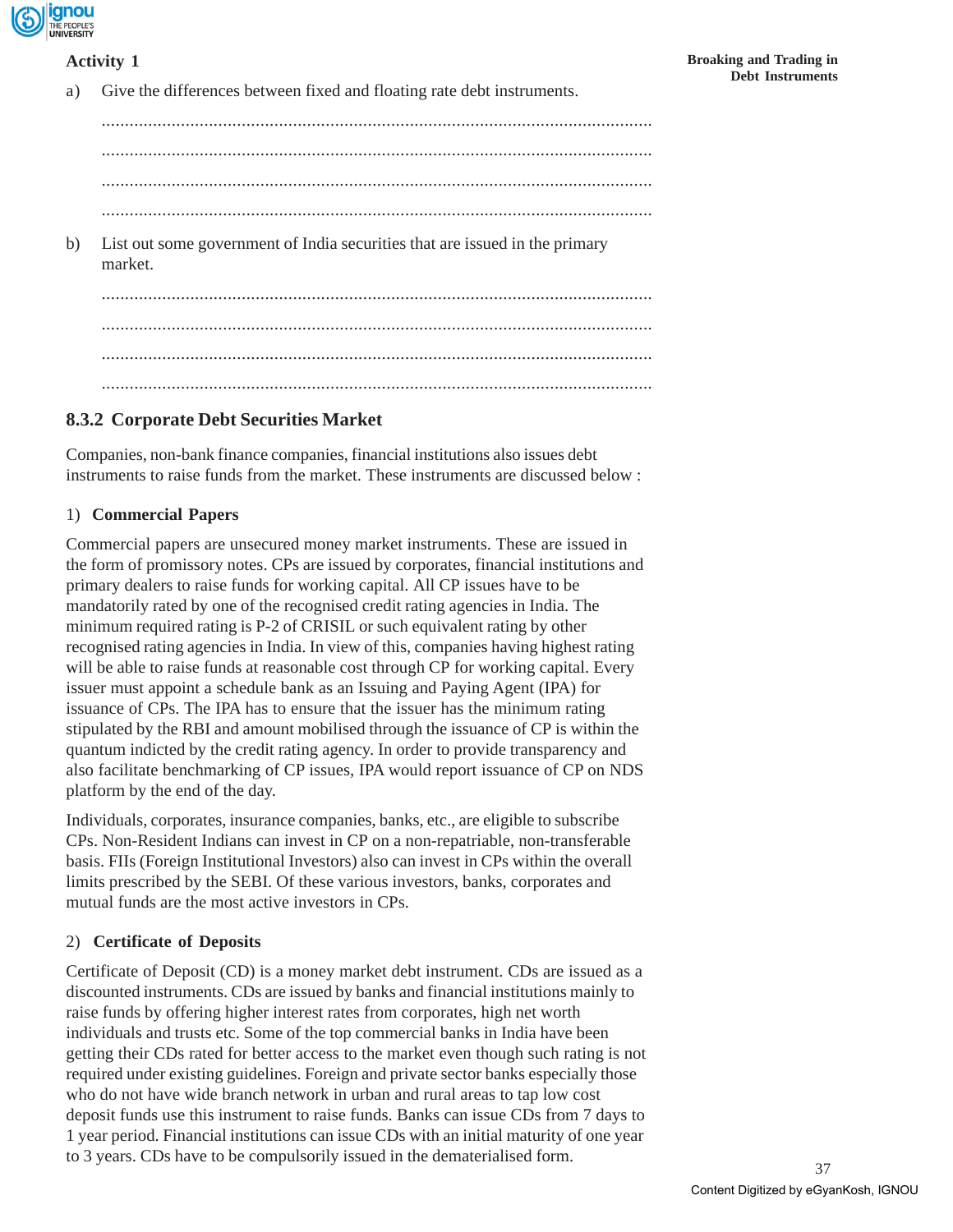

#### 3) **Bonds Issued by Public Sector Undertaking (PSUs)**

Several central as well as state level public sector undertakings (PSUs) entered the market for the first time in 1985-86 to raise funds through debt securities. Since then, many such public sector undertakings have raised funds through tax free as well as taxable bonds.

Even though these bonds were not having any Government guarantee nevertheless bonds became attractive because from the investors point of view mainly because of the tax exempt status and the high coupon rates. A large proportion of these funds was raised through private placement from a few large investors like the banks, insurance companies and other institutions. Alongwith tax free characteristics, PSU also have issued bonds with other characteristics like floating rate, etc.

The bonds are normally issued as instruments transferable by endorsement and delivery. They are issued as certificates, and in non standard sizes depending on the requirements of each of the subscribers in the private placement. The interest on some categories of these bonds is through post dated interest warrants. In others, interest payment is distributed by the PSU on the due date to the holder as recorded in the books.

The details about the bonds issued by public sector undertakings are given in Table 8.3.

| Tax-free bonds<br>Year |                | <b>Taxable bonds</b> | Total $(2+3)$           |  |  |
|------------------------|----------------|----------------------|-------------------------|--|--|
| 1                      | $\overline{2}$ | 3                    | $\overline{\mathbf{4}}$ |  |  |
| 1995-96                | 547.4          | 1743.8               | 2291.2                  |  |  |
| 1996-97                | 67.0           | 3327.3               | 3394.3                  |  |  |
| 1997-98                | 570.1          | 2412.4               | 2982.5                  |  |  |
| 1998-99                | 406.0          | 3956.9               | 4362.9                  |  |  |
| $1999-00$              | 400.0          | 8296.8               | 8696.8                  |  |  |
| 2000-01                | 662.2          | 15969.4              | 16631.6                 |  |  |
| $2001 - 02$            | 274.2          | 14161.5              | 14435.7                 |  |  |
| $2002 - 03P$           | 286.0          | 7243.0               | 7529.0                  |  |  |
| $2003-04P$             | 239.0          | 12297.2              | 12536.2                 |  |  |

#### **Table 8.3 : Bonds Issued by Public Sector Undertakings\***

(Rupees crore)

P Provisional

\* Data include both public issues of bonds and privately placed bonds.

**Source :** RBI's website (Data on Indian Economy)

#### 4) **Bonds Issued by Financial Institutions (FIs)**

Financial institutions which cannot accept demand deposits like banks depend on bond instruments to raise funds from the market. Because of higher rating from rating agency, these institutions issue bonds at lower interest rates. In the past may financial institutions like NABARD, IFCI, IDBI Ltd., erstwhile ICICI Ltd. raised funds through various bonds such as capital gain bonds, deep discount bonds, floating rate bonds, etc.

#### 5) **Corporate Debentures**

Private corporate enterprises have been issuing debentures to raise funds for longer period. They have issued various types debentures such as convertible debentures, debentures with put and call options, floating rate debentures. A very large proportion Content Digitized by eGyanKosh, IGNOU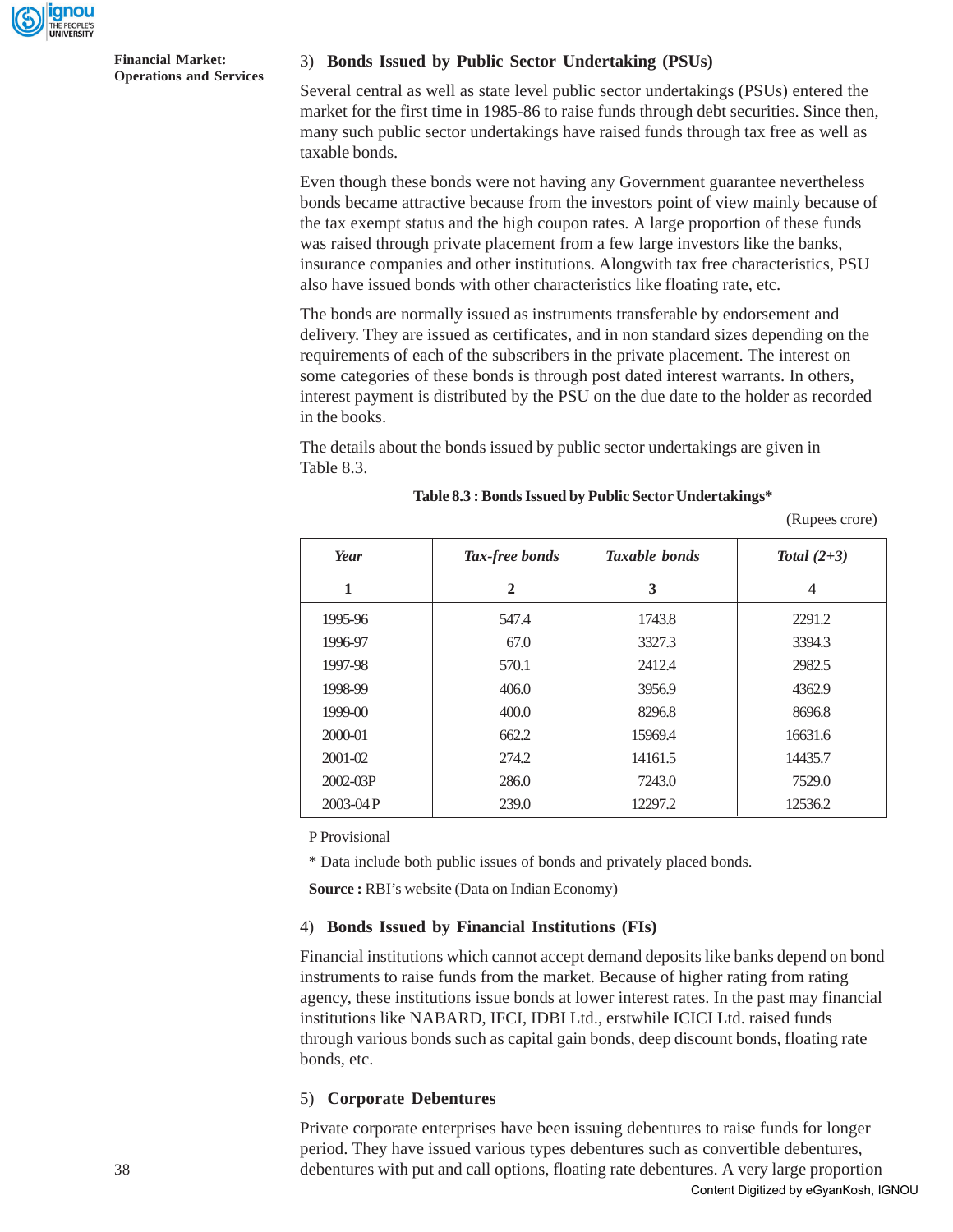

of such debts instruments have been issued through private placement to institutional investors such as banks, mutual funds, insurance companies, etc. They have also issued debentures through public offer to retail investors. SEBI has stipulated that credit ratings are compulsory on all public issues of debentures. All debt instruments issued by companies to raise funds through public issue must be listed on stock exchange. The recent Government guideline to permit listing of privately placed debt provided it is of investment grade has thrown open opportunities for large institutional investors to trade on their portfolio of corporate debt as well.

## *Participants*

Banks, mutual funds, financial institutions, insurance companies, etc., are major institutional investors in the corporate debt market. With effect from October 31, 2001, banks, financial institutions and primary dealers have been permitted to make fresh investments and hold bonds and debentures only in dematerialised form.

### *Regulation of Corporate Debt*

The SEBI's Secondary market advisory committee has recommended a regulatory framework for the issuance and trading of all corporate debt securities including those placed on a private placement basis.

Some of the recommendations include :

- 1 Disclosure norms as applicable for public issue
- 1 Appointing of debenture trustees
- 1 Listing of debt on stock exchanges
- <sup>l</sup> Issuance and trading of securities in a demat form.

# **8.4 LISTING OF DEBT INSTRUMENTS ON STOCK EXCHANGE**

Like equity, a company or institution issuing a debt instrument through public issue has to be listed on stock exchange for facilitating trading. Depending on the stock exchange rules, listing of debt instruments can be along with equity instrument or in a distinct segment of the stock exchange. For the facility offered to the company or institution to list its debt securities, it has to pay a listing fee to the stock exchange. This fee varies from one exchange to another stock exchange. (All Government securities and Treasury bills are deemed to be listed automatically as and when they are issued.)

The process of applying for listing of debt instruments is similar to the process stipulated for listing of shares. The issuer has to provide periodic information about itself and the kind of information to be supplied, the periodicity of such information, disclosure norms, etc. is specifically laid out in the Listing Agreement. In fact, many exchanges have a common listing agreement, both for equity and debt instruments. Violation of the listing agreement could lead to suspension or delisting of debt as well as equity securities. At worst, this could also result in prosecution of persons responsible for the violation of rules of stock exchanges.

Just as in the case of equity shares, an exchange may allow debt instruments not listed in the exchange to be traded under the permitted category. This is to facilitate trading by investors spread across the country.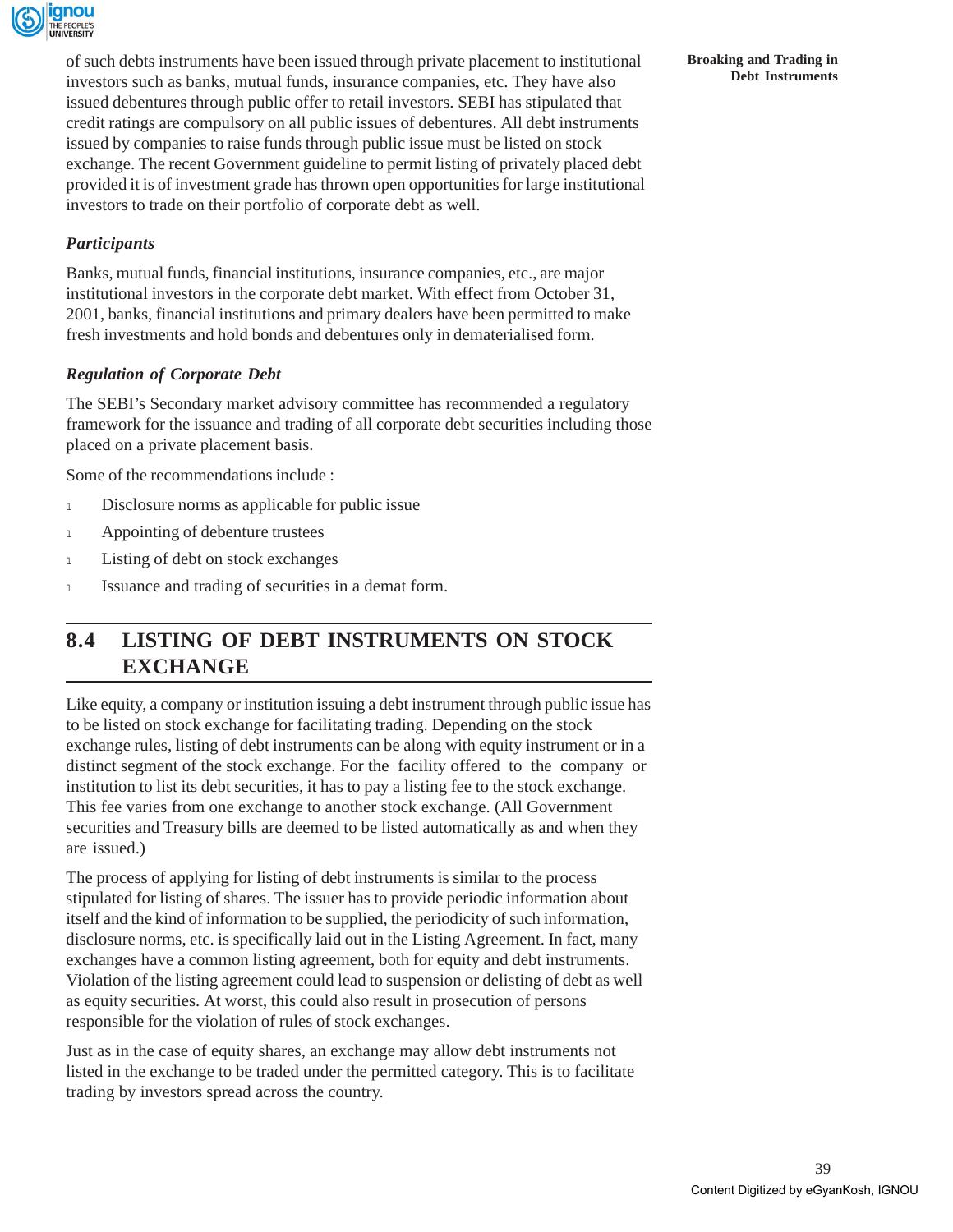

**Financial Market:**

# **Operations and Services 8.5 TRADING IN CORPORATE DEBT SECURITIES**

Debt instruments are traded in stock exchanges in a manner similar to equity instruments. Depending on the exchange where such trading takes place, debt instruments can be traded along with equity instruments or a separate trading segment can be designated for such trading.

The National Stock Exchange (NSE) provides a distinct platform for trading in debt securities and has created a separate segment for the same, which is called the Wholesale Debt Market (WDM) segment. This segment commenced operations on June 30, 1994. This segment caters to large players in the market, like banks, institutions, etc.

The NSE-WDM segment provides a trading platform for trading in various debt securities such as Government securities, PSU bonds, corporate debentures, bonds issued by financial institutions, commercial papers, etc. Trades in debt securities are executed through the National Exchange for Automated Trading (NEAT) system which is an automatic system that provides trading and reporting facilities. NSE's trading platform has a screen based, order driven and automated order matching system.

The Bombay Stock Exchange (BSE) has introduced trading in all types of debt instruments in the Wholesale Debt Market (WDM) segment through GILT system. This system is an automatic online trading system. Trading members and participants are identified as entities in the system. Trading members (brokers) are admitted on the exchange with trading rights. These trading members have to continuously meet predetermined criteria for membership, which as in the other case include capital adequacy norms, adequate infrastructure facilities, periodic disclosure of information, etc. Trading members execute trades on GILT system for entities like banks, financial institutions, corporate bonds, statutory corporation, etc. Participants can be like banks and individuals who can transact in debt securities including Government securities through the members of BSE who have been permitted to undertake deals in debt securities.

#### **Intermediaries in Debt Trading**

As in the case of equity instruments, trading in the debt instruments can also be through intermediaries, who are members of the exchange (i.e. brokers). Similar to the trading in shares, only brokers are authorised to trade in debt instruments on the stock exchange. Orders of the investors can be placed in the trading system only through these brokers. However, the obligations of the broker depends on the manner in which trading is structured by the stock exchange/s. The stock exchanges have specified the maximum rates of brokerage chargeable by trading members in relation to trade done in debt securities.

In addition to adhering to the stipulations of the exchange, these brokers have also to abide by the directions/guidelines issued by the SEBI. As in the case of brokers trading in the equity segment, both the stock exchanges, under their Rules and Bye Laws, and the SEBI, under its Regulations, are empowered to initiate action for any violation or breach of norms by the members.

### **Activity 2**

State whether the following statements are True or False:

- 1. Primary dealers are essentially wholesale traders in Corporate Bond Yes / No Market
- 2. Dated government securities are issued as discounted instruments Yes / No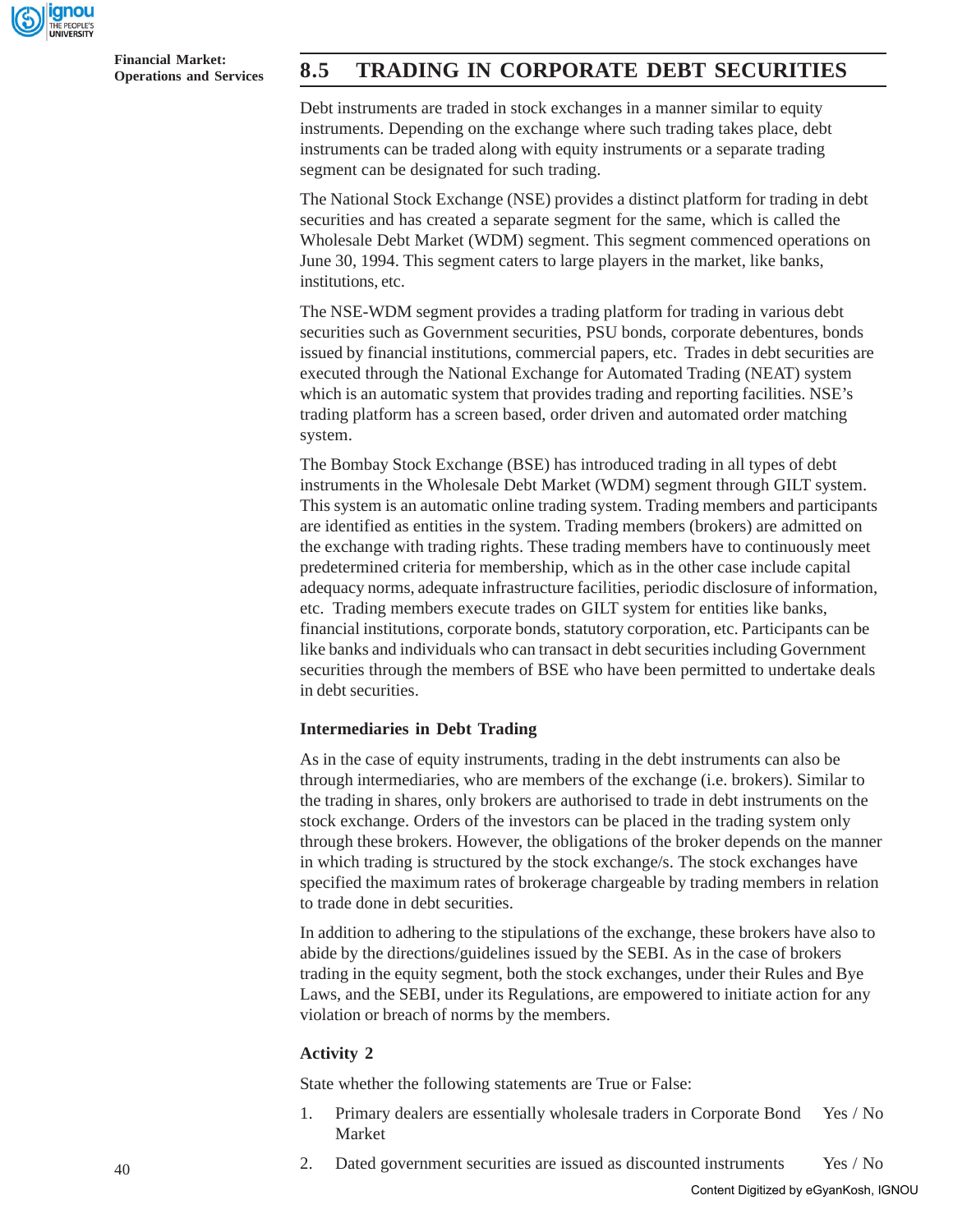

| 3. | Government securities are issued with fixed interest rates                                            | Yes / No |
|----|-------------------------------------------------------------------------------------------------------|----------|
|    | 4. Transactions in corporate debt securities are routed through<br>Clearing Corporation of India Ltd. | Yes / No |
| 5. | Banks have been allowed to issue commercial papers                                                    | Yes / No |

# **8.6 EXECUTION OF TRADES ON STOCK EXCHANGE**

Trading in the distinct segment, like the WDM segment of the NSE, is screen based with order matching facility. Members are connected from their respective offices at dispersed locations to the main system premises through a high-speed efficient satellite telecommunication network. The trading system is order driven, which does not reveal the identity of the parties to an order or a trade. This helps orders whether large or small to be placed without the members being disadvantaged by disclosure of their identity. The trading system operates on a prime-time priority. When an order does not find a match it remains in the system and is displayed to the whole market, till a fresh order matching it or the earlier order is cancelled or modified.

The trading system provides tremendous flexibility to the user in terms of type of orders that can be placed on the system. Several time related, price related or volume related conditions can easily be placed on an order. The trading system also provides complete on-line market information through inquiry facilities. Detailed information on the total order depth in a security, the best buys and sells available in the market, the quantity traded, the high, the low and the last traded price is available through the market screen at all points of time.

The trades on the WDM segment of the NSE can be executed in the continuous or negotiated market. In the continuous market, orders entered by the trading members are matched by the trading system. In the negotiated market, both the parties through negotiations agrees to execute deal in debt securities in terms of security description, order price and order volume.

# **8.7 SETTLEMENT OF TRADES IN DEBT SECURITIES**

In contrast to settlement of trades in equity instruments through the clearing house, the primary responsibility of settling trades concluded in the WDM segment of the NSE rests directly with the participants and the exchange monitors the settlements. These trades are settled in Mumbai. Trades are settled gross, i.e. on a trade for trade basis directly between the constituents/participants to the trade. Thus, each transaction is settled individually and netting of transactions is not allowed.

Settlement is on a rolling basis i.e. there is no account period settlement. Each order has a unique settlement date specified up front at the time of order entry and used as a matching parameter. It is mandatory for trades to be settled on the predefined settlement date. The exchange currently allows settlement periods ranging from same day  $(T+0)$  settlement to a maximum of three working days  $(T+2)$ .

On the scheduled settlement date, the Exchange provides data/information to the respective member/participant regarding trades to be settled on that day with details like security, counterparty and consideration.

The exchange closely monitors the settlement of transactions through the reporting of settlement details by members and participants. In case of deferment of settlement or cancellation of trade, participants are required to seek prior approval from the exchange. For any dispute arising in respect of the trades or settlement, the exchange has an established arbitration, mechanism for resolving the same.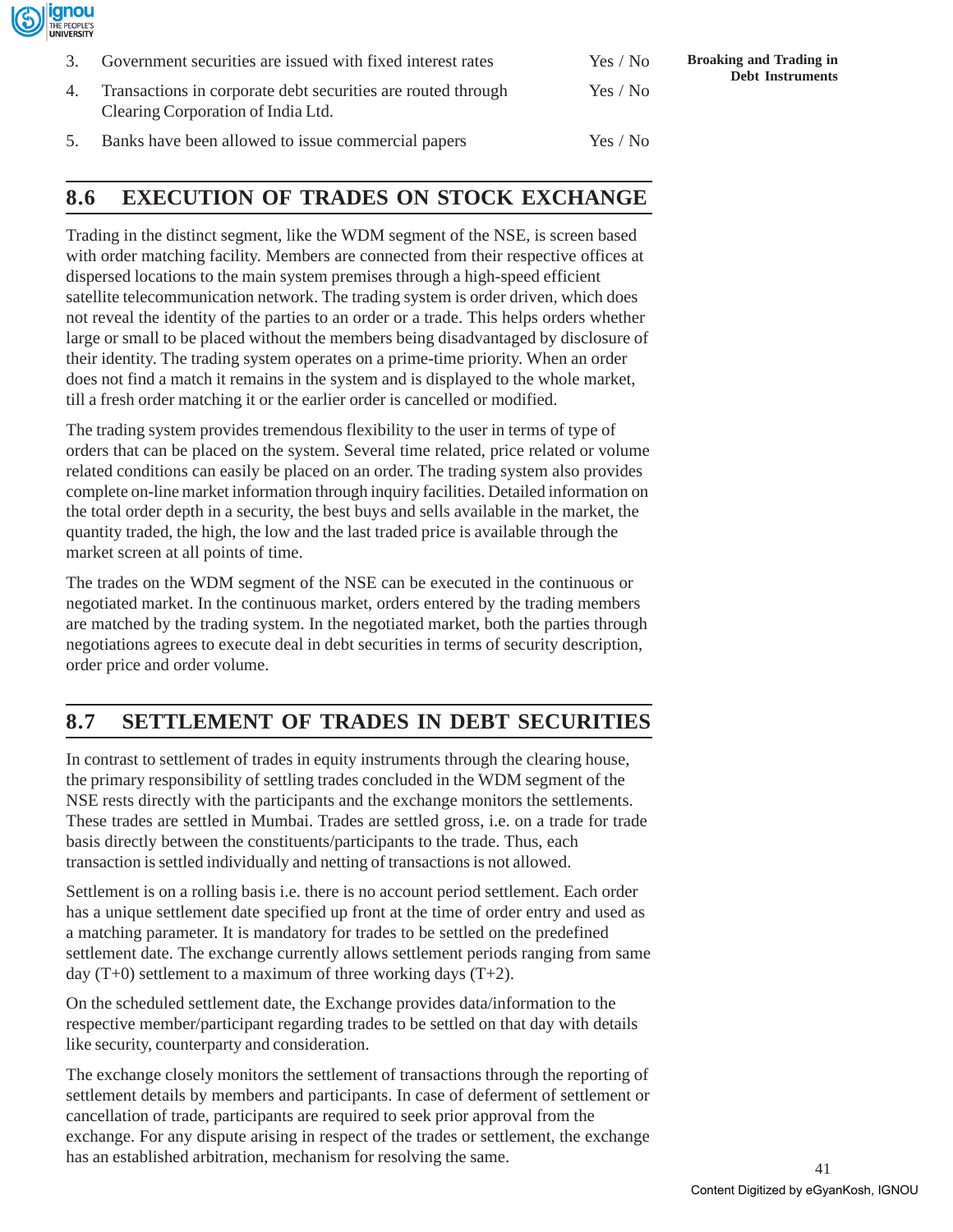

Since settlement is bilateral and there is no settlement guarantee mechanism, every participant can set up counterparty exposure limits in the trading system to ensure that all its trades are within the exposure limits set up for the respective counterparty. This provision enables the participants to minimise counterparty risk.

### **Settlement on the GILT System of BSE**

The BSE has introduced settlement system which is based on Trade by Trade Delivery versus Payment basis for the securities traded in the debt segment. Members of the stock exchange need to report the settlement to the BSE specifying the details of the settlement process. The BSE monitors the clearing and settlement process for all the trades executed or reported through the GILT system. The settlement system is on a rolling basis. The BSE allows settlement periods ranging from the same day  $(T+0)$  to a maximum of 3 working days  $(T+2)$ .

# **8.8 FUTURE OUTLOOK FOR A VIBRANT INDIAN DEBT MARKET**

At present Government securities market is a well developed market as compared to corporate debt market. However, overall debt market in India is yet to be fully developed. In this context certain issues need to be addressed and changes will have to be made in the existing policy framework. These issues are discussed below. Resolving the following issues will help to make Indian debt market more efficient and vibrant.

### **Lack of Liquidity in Respect of many Debt Instruments**

Though the size of the debt market is reasonably large, the market relatively lacks liquidity. Within the Government securities, only few dated government securities and treasury bills have liquidity in the market. Therefore, there is need to create active secondary market for other Government Securities. Primary dealers will require to become market makers in respect of large number of government securities specially in respect of dated and state government securities. Similarly, active secondary market have to be created in respect of corporate debt securities which are not listed on stock exchanges.

### **Increasing the Number of Players**

Increasing the number of players in the market will result in participants being available on both sides of the market and will also boost volumes. Various institutional investors need to be encouraged to participate in the secondary market. FIIs also will have to be encouraged to invest in government securities and corporate debt securities. Pension funds, provident funds, charitable funds, etc., need to be encouraged to participate in the market.

### **Trading Infrastructure**

A good beginning has been made with the setting up of the wholesale debt market segment of the NSE. Yet this segment caters only to big investors. Even here, improvements in trading and post trading issues will go a long way in boosting volumes in this segment.

However, trading in debt instruments can really take off only if retail investors accept debt in their portfolio. Apart from requiring a change in mind set, they will require adequate trading facilities. Debt trading along with equity instruments is not conducive for such trading. A separate retail debt segment, with adequate safeguards for the investor is necessary for debt trading to take off. The NSE has plans to introduce such a segment, which will go a long way in this direction.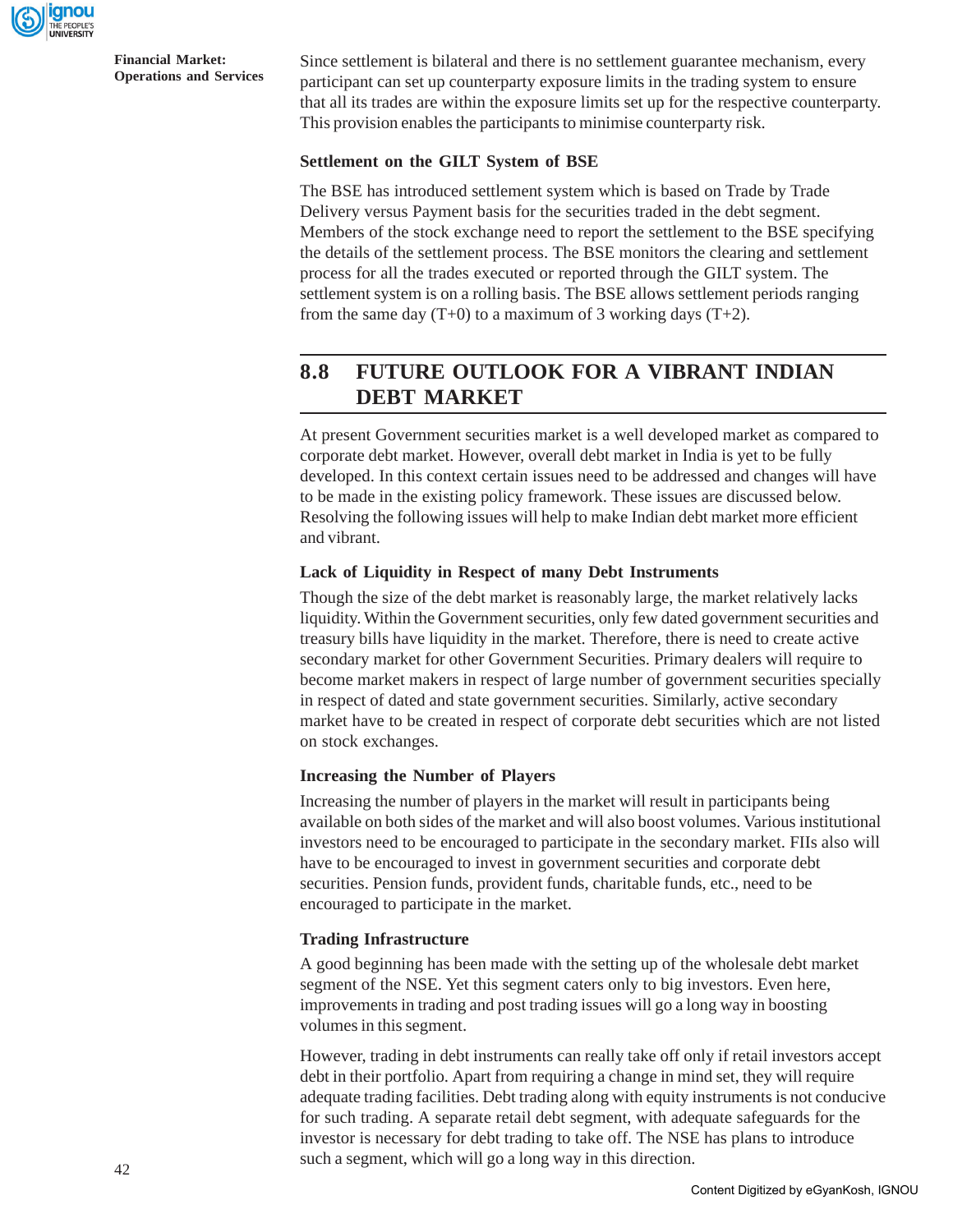

### **Need for Market Making**

Another major drawback is the absence of an effective market making mechanism. An active secondary market was expected to be developed in respect of Government securities with the setting up of the system of primary dealership, which were intended to be market makers in government securities and T-bills. But so far they have not been able to serve their purpose effectively. These institutions, will have to act as market makers in respect of large number of government securities also.

### **Need for Change in Attitude of Retail Investors**

The retail investors have not shown interest in the secondary market. The normal tendency is to invest in and hold debt securities till maturity. This could be due to the fact that most debt instruments were issued by Government and PSUs with low coupons. The attraction was tax exemptions. Thus trading in such instruments was never conceived by retail investors. This attitude will have to be changed. The retail investors will have to be encouraged to trade in debt instruments in the secondary market.

### **Innovative Instruments**

With a captive investor base that looked for tax advantages while buying debt instruments, the market had no variety. All offerings provided for plain vanilla debt instruments, that did not have any special requirements of the investor in mind. Innovative instruments will mobilise savings from retail investors, household savings, etc., rather than institutional investors. A bond issue can be a success only if a large part of the subscription comes from the public. Monthly interest payment bonds, index bonds, deep discount bonds, bonds with put and call options, etc., are a few innovations that the market has witnessed in the recent past. This may not be adequate. Much more variety of debt instruments need to be offered to the retail and institutional investors.

### **Greater Disclosure in Respect of Privately Placed Debt Instruments**

A larger portion of the corporate debt market is privately placed. In view of this, various issues relating to the private placements need to be addressed. In this context, it is essential to ensure greater transparency, adequate disclosures, minimum credit rating and proper accounting standards. This will enhance the confidence of investors in the debentures issued by private corporate entities. Credit rating agencies will require to take utmost care while rating of debt instruments which are privately placed.

## **Settlement Systems in Respect of Trade in Corporate Debt Securities**

The existing settlement system adopted by stock exchanges has eliminated counter party risk in equity trading. However, except when debt instruments are traded along with equity instruments, settlement of trades is not institutionalised. Parties to a trade are to settle the trade bilaterally. Thus parties to a trade are exposed to unknown counterparty risks. Small investors are more vulnerable to such an environment. It is therefore imperative that settlement procedures are institutionalised to eliminate these risks.

# **8.9 SUMMARY**

Debt market is an important segment of financial markets. With the liberalisation and activation of insurance sector, long term saving through debt instruments is bound to increase and debt market will have an important role to play in this regard. Both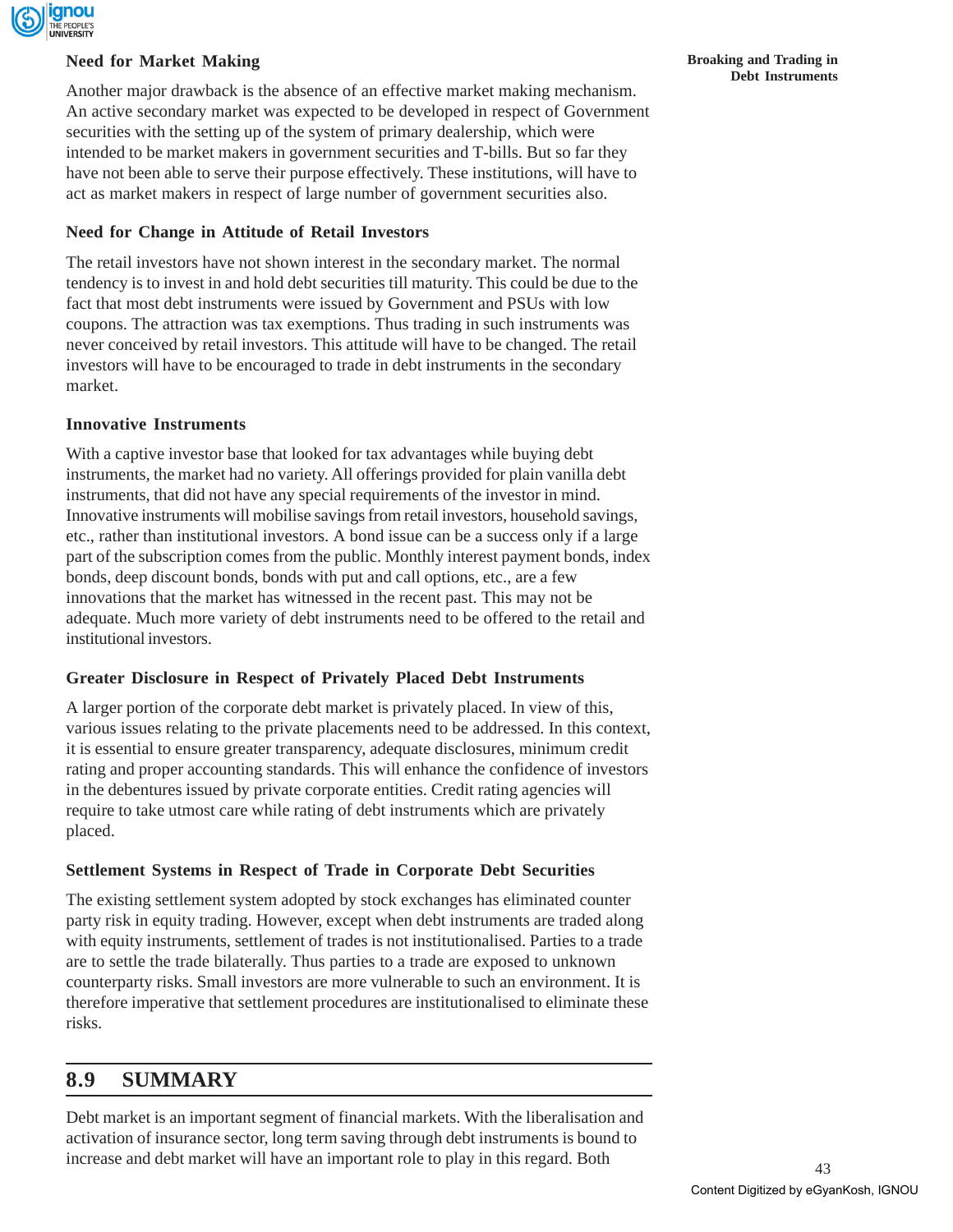

Government and Non-government corporate entities have been raising funds through issue of various debt instruments. The government securities market is the major segment of the debt market in India. On account of various reforms introduced by the RBI and Government the government securities market has emerged as more vibrant and efficient market. The corporate debt market is yet to be fully developed in India. The regulators, policy makers and other interested parties will require to take proper initiatives to make corporate debt market more vibrant and efficient.

# **8.10 KEY WORDS**

**Amortizing** debt instruments provide for periodic payments that include both interest and principal.

**Capital Market Instruments** are debt instruments with maturities of more than a year.

**Coupon Rate** is the rate of interest payable, which is stated on an annual basis.

**Continuous Market** means orders put on the trading system are matched by the system directly with out any manual intervention.

**Debt Instrument** is a promissory note that evidences a debtor/creditor relationship.

**Floating Rate Bonds** are short to medium term interest bearing instruments issued by financial intermediaries and corporates, in which the coupon rate changes to reflect market conditions.

**Dated and State Government Securities** are issued by RBI on behalf of Government of India and various state governments for a period of 2 years or more.

**Issuer** is the borrower who issues marketable debt instruments.

**Marketable Debt Instruments** are transacted in an exchange and are considered as securities.

**Money Market Instruments** are debt instruments having maturities of less than one year.

**Negotiated Market** refers to deals that have been negotiated outside the exchange and are reported on the trading system for approval by the exchange.

**Non-repo Trade** outright purchase and sale of securities.

**Repo Trades** are repurchase agreements wherein a trader sells securities to a customer while simultaneously agreeing to repurchase them at a future date.

**Subsidiary General Ledger** is a facility provided by the RBI for maintaining the records of the beneficial owners of Government securities in demand form.

**Term to Maturity** (or term) is the length of time until the debt instrument matures.

**Treasury Bills (T-bills)** are short-term obligations issued by RBI on behalf of Government of India at a discount.

**Zero Coupon Bonds** or **zeros** require no payment of interest or principal until such time as the instrument matures.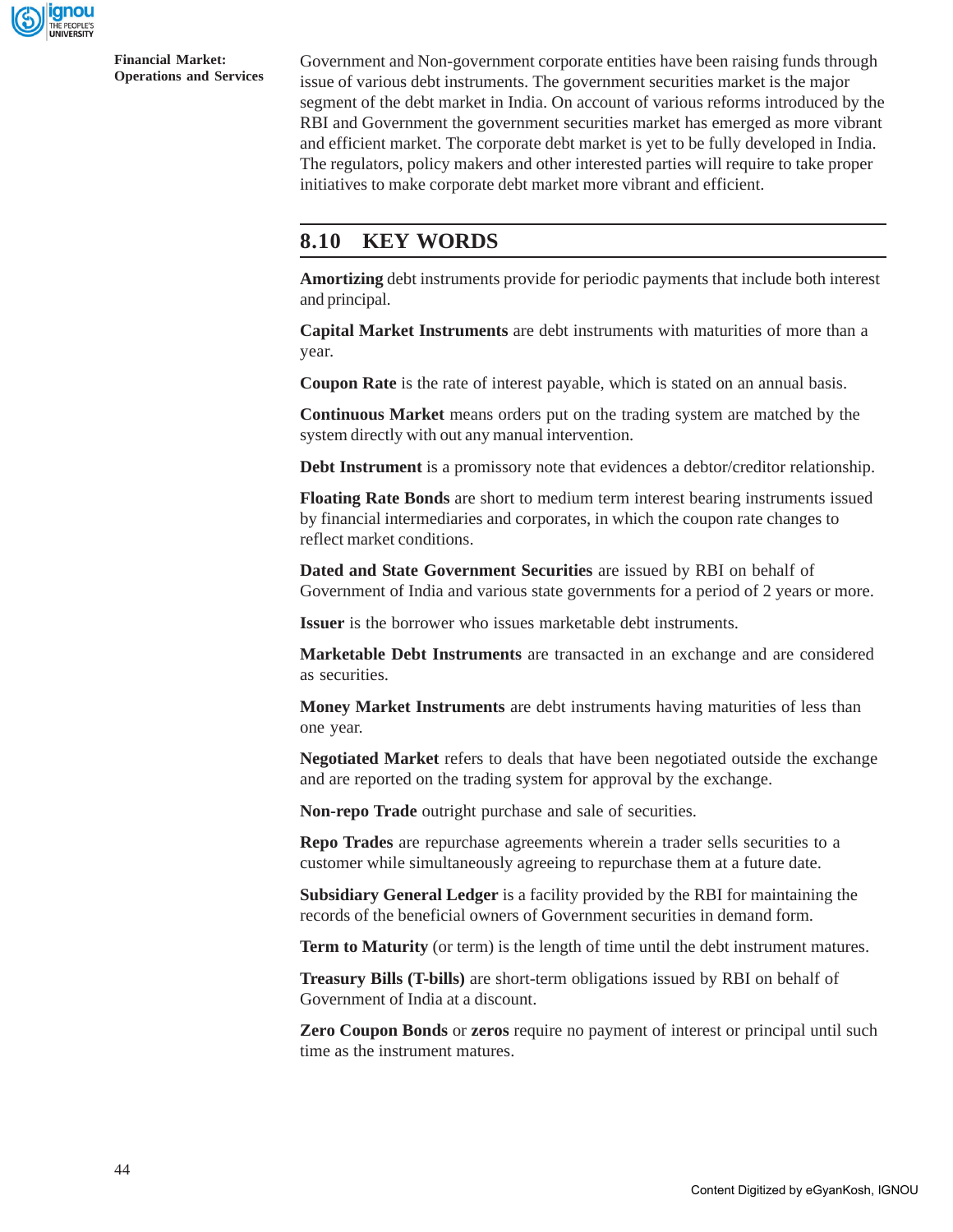

# **Broaking and Trading in**<br> **Broaking and Trading in**<br> **Broaking and Trading in**<br> **Broaking and Trading in**<br> **Broaking and Trading in**

- 1) Distinguish between equity and debt instruments. What are the different instruments in the debt market?
- 2) What do you mean by Government securities market? Why the banks invest in Government securities?
- 3) Why investor prefer to have debt portfolio? Which factors need to be considered while investing in debt portfolio?
- 4) Explain current development in Indian Debt market.
- 5) Enumerate any three initiatives necessary to make Indian debt market more efficient and vibrant.
- 6) Write short notes on :
	- a) Primary dealers in the Government securities market
	- b) Floating rate bonds
	- c) Trading in Government securities

# **8.12 FURTHER READINGS**

Bond and Money Markets, Indian Institute of Banking and Finance, Taxmann Publications Pvt. Ltd., New Delhi, 2004.

Marshall, J F and Bansal V K, 1996 "*Financial Engineering*", Prentice-Hall of I New Delhi.

RBI's Annual Report (latest one)

Ramkrishna, C and Narain R, "*A Review of the Indian Debt Market*" paper of the National Stock Exchange.

*Report on Currency and Finance*, RBI, 2003-04 and 2004-05.

Web site of the National Stock Exchange, Fixed Income Money Market Derivatives Association of India, (FIMMDA), Reserve Bank of India (RBI).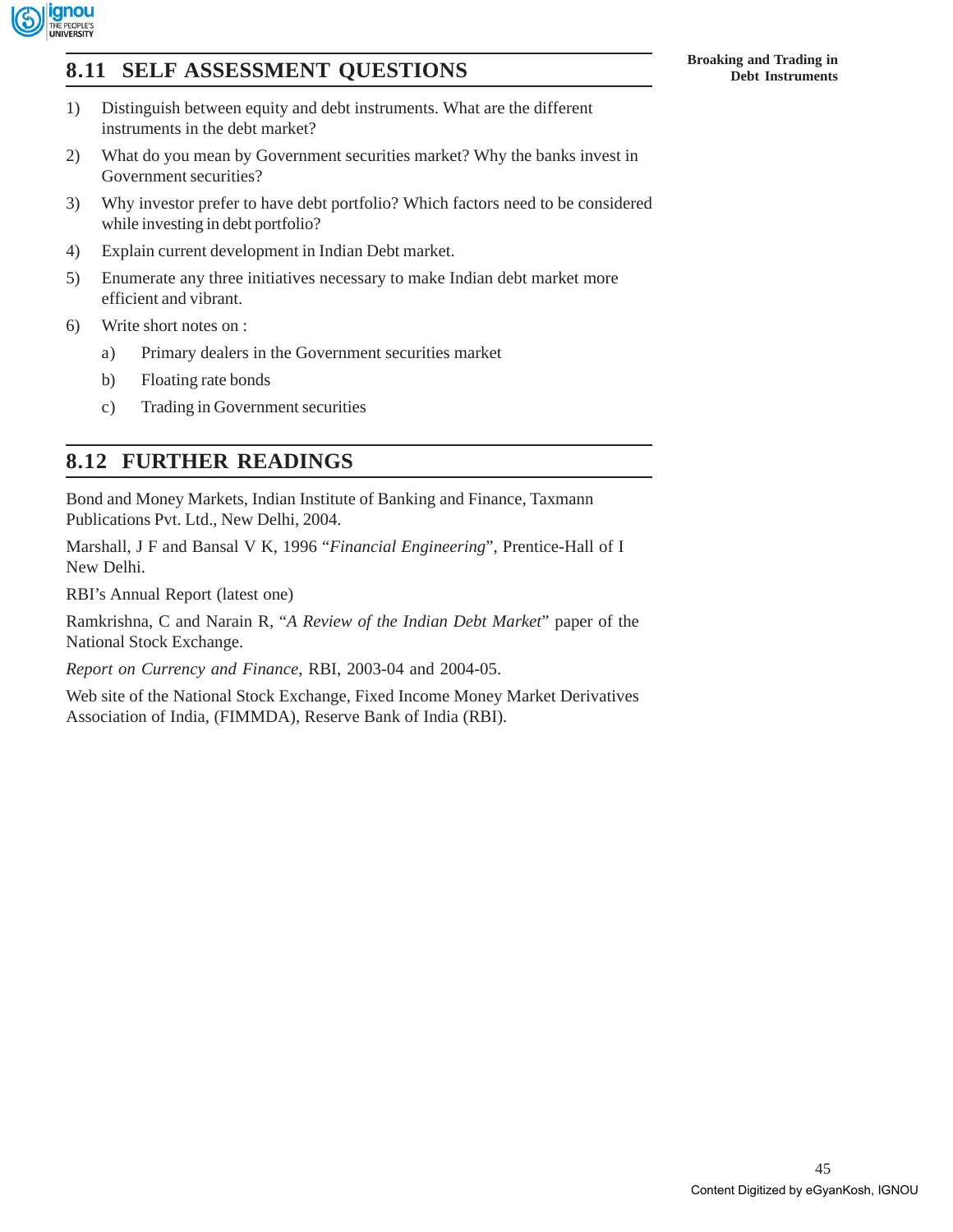

# **Secondary Market Transactions in Government Securities**

(Amount in Rupees crore)

| Year/        | <b>Outright Transactions</b>                      |                                                        |                          |                        |                          |                |              | <b>Total</b> |
|--------------|---------------------------------------------------|--------------------------------------------------------|--------------------------|------------------------|--------------------------|----------------|--------------|--------------|
| <b>Month</b> | Central<br><b>Government</b><br><b>Securities</b> | <b>State</b><br><b>Government</b><br><b>Securities</b> |                          | <b>Treasurey Bills</b> |                          |                |              |              |
|              |                                                   |                                                        | $14-$<br>day             | 91-<br>day             | 182-<br>day              | $364 -$<br>day | <b>Total</b> |              |
| $\mathbf{1}$ | $\overline{2}$                                    | 3                                                      | 4                        | 5                      | 6                        | $\overline{7}$ | 8            | 9            |
| 2003         |                                                   |                                                        |                          |                        |                          |                |              |              |
| January      | 177910.36                                         | 939.61                                                 | $\overline{\phantom{0}}$ | 6789.54                | $\overline{\phantom{0}}$ | 3361.01        | 10150.55     | 189000.52    |
| February     | 69844.43                                          | 525.22                                                 | $\overline{a}$           | 4567.98                | $\overline{a}$           | 2604.54        | 7172.52      | 77542.17     |
| March        | 65990.63                                          | 1418.99                                                | $\overline{a}$           | 4210.06                | $\overline{a}$           | 4641.38        | 8851.44      | 76261.06     |
| April        | 113401.26                                         | 555.18                                                 | $\overline{a}$           | 3666.82                | $\frac{1}{2}$            | 7687.16        | 11353.98     | 125310.42    |
| May          | 149966.30                                         | 918.83                                                 | $\overline{\phantom{0}}$ | 2012.00                | $\frac{1}{2}$            | 4744.03        | 6756.03      | 157641.16    |
| June         | 150251.91                                         | 1534.97                                                | $\overline{\phantom{0}}$ | 2861.33                | $\overline{a}$           | 4320.82        | 7182.15      | 158969.03    |
| July         | 152293.60                                         | 943.31                                                 | $\overline{a}$           | 5322.03                | $\overline{a}$           | 5824.38        | 11146.41     | 164383.32    |
| August       | 204934.06                                         | 1921.41                                                | $\overline{\phantom{0}}$ | 6219.99                | $\overline{a}$           | 4838.91        | 11058.90     | 217914.37    |
| September    | 134471.77                                         | 1428.57                                                | $\overline{\phantom{a}}$ | 7064.99                | $\overline{\phantom{0}}$ | 5548.36        | 12613.35     | 148513.69    |
| October      | 194983.73                                         | 1521.19                                                | $\overline{\phantom{0}}$ | 4297.06                | $\overline{a}$           | 5485.09        | 9782.15      | 206287.07    |
| November     | 88531.49                                          | 620.33                                                 | $\overline{a}$           | 3914.66                | $\overline{a}$           | 4634.71        | 8549.37      | 97701.19     |
| December     | 90995.64                                          | 1385.49                                                | $\overline{a}$           | 3662.06                | $\frac{1}{2}$            | 5085.14        | 8747.20      | 101128.33    |
| 2004         |                                                   |                                                        |                          |                        |                          |                |              |              |
| January      | 90809.62                                          | 1076.50                                                | $\overline{\phantom{0}}$ | 3274.11                | $\overline{\phantom{0}}$ | 4758.09        | 8032.21      | 99918.33     |
| February     | 69479.17                                          | 1318.56                                                | $\frac{1}{2}$            | 3390.07                | $\overline{a}$           | 4904.60        | 8294.67      | 79092.40     |
| March        | 111342.50                                         | 2870.27                                                | $\overline{\phantom{a}}$ | 3651.74                | $\overline{a}$           | 8987.27        | 12639.01     | 126851.78    |
| April        | 150431.83                                         | 1216.27                                                | $\overline{\phantom{a}}$ | 7533.31                | $\frac{1}{2}$            | 6816.96        | 14350.27     | 165998.37    |
| May          | 96132.13                                          | 1648.91                                                | $\overline{a}$           | 11145.63               | $\overline{a}$           | 7104.91        | 18250.54     | 116031.58    |
| June         | 87900.75                                          | 3032.97                                                | $\overline{a}$           | 10091.78               | $\overline{a}$           | 8844.75        | 18936.53     | 109870.25    |